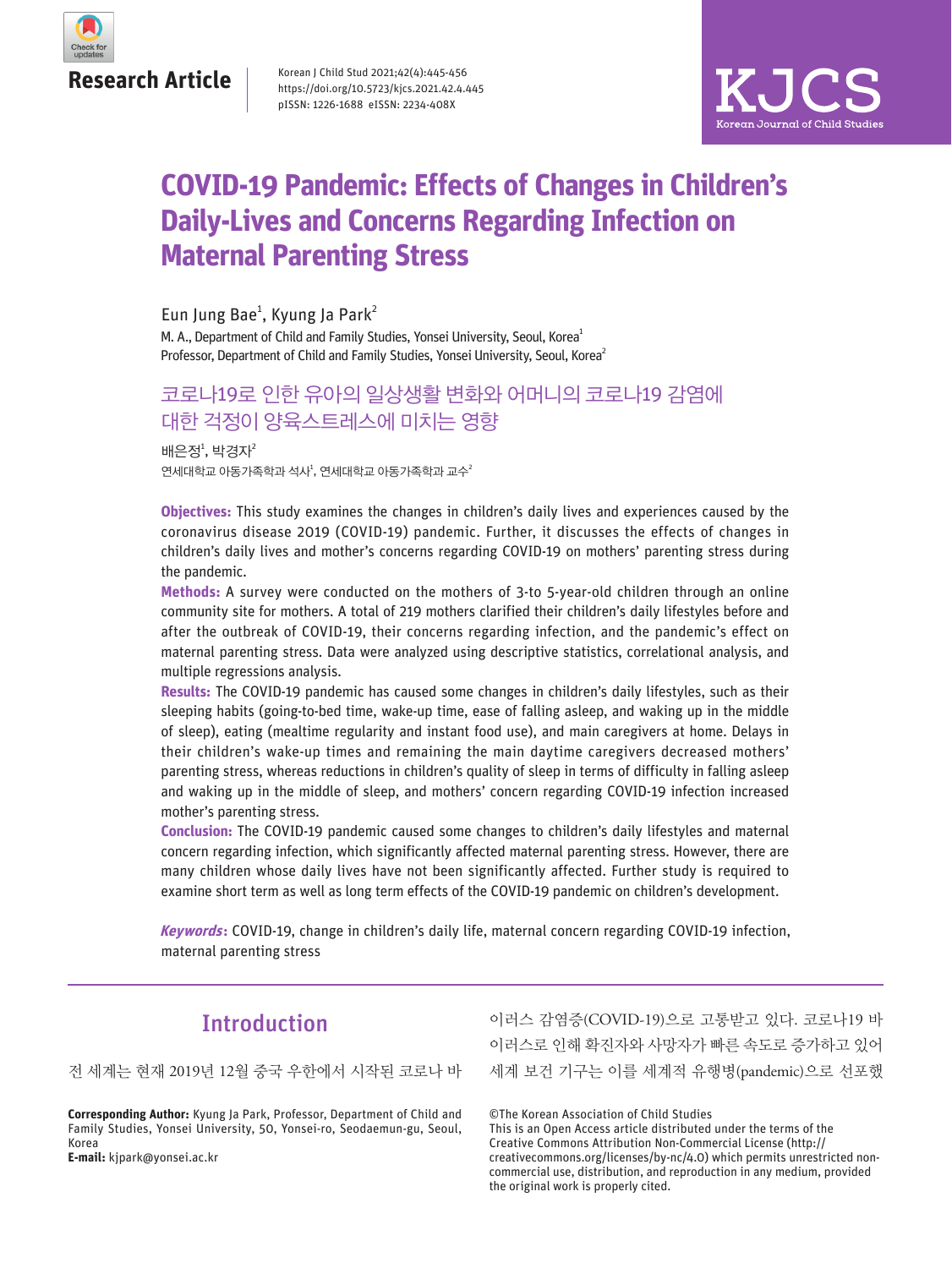다(World Health Organization [WHO], 2020). 코로나19의 대유 행은 전 세계적으로 국경 폐쇄, 격리, 사회적 거리두기, 교육과 돌봄의 정지 등을 야기했고, 세계 경제적 위기, 사회적 불평등 심화 등으로 사회·경제적 분야에 혼란을 초래하는 등 사회 전 반에 걸쳐 지대한 영향을 미치고 있다(COVID-19, 2020; The World Bank, 2020).

이러한 일련의 사태는 우리나라에서도 개인의 일상생활 전 역에 심각한 영향을 주고 있다. 2020년 3월 말 고강도의 사회 적 거리두기를 실천하기 시작한 시기에 초등학교 3학년생 이 하 자녀를 둔 부모를 대상으로 설문조사를 실시한 결과, 코로 나19 발생 이후 양육자의 소득과 근로시간은 줄고, 지출은 늘 어난 것으로 나타났다. 특히 가구 소득이 낮을수록 가계소득 감소에 대한 체감이 크고, 부모의 경제활동 상태와 근무유형 이 부모-자녀 관계, 부부관계에서 코로나19 사태 이전과 비교 하여 변화가 있다고 보고했다(A. Choi, 2020).

코로나19는 자녀가 있는 가정의 일상에도 영향을 주어, 유 아기 자녀를 둔 부모들 중 59%는 코로나19 발생 이후 유치원· 어린이집 이용과 자녀 돌봄 서비스 이용에 변화를 겪었다(A. Choi, 2020). 코로나 19 발생 이후 자녀들이 유치원/어린이집 에서 가정 내 양육으로 전환된 비율은 73.3%에 달하였으며, 조부모/친인척 돌봄이 24.0% 순으로 높게 나타났다. 아동 · 청 소년을 대상으로 코로나19 이후 변화된 일상생활을 살펴본 I.- J. Chung, Lee와 Kang (2020)은 청소년의 수면시간(41분)과 공 부시간(56분)은 증가했고, 운동시간(21분)은 감소했으며, '과 다 미디어' 집단이 대폭 증가했다고 보고하였다.

유아의 교육 및 보육 기관 이용이 제한되는 것은 사회, 정 서, 인지 발달에 영향을 미칠 수 있다. 선행 연구에 의하면 교 육 및 보육 기관 이용은 유아의 언어, 인지 발달에 영향을 미 치고 나아가 또래 상호작용과도 관련성이 있다고 보고하였다 (Park & Kim, 2016). 하지만 코로나19로 인해 전국적으로 사회 적 거리두기를 유지하면서 기관 이용은 어려워졌고, 대다수의 유아는 가정에서 지내는 시간이 증가하였다. 이는 자연스럽 게 양육자의 가사 노동시간의 증가, 가정 내 양육 책임의 증가, 일과 가정 양립의 어려움 등으로 이어져 육아에 대한 스트레 스와 부담을 증가시켰다(I.-J. Chung, 2020; Mazza et al., 2020). 자녀 양육과 직장생활을 병행하는 부모를 대상으로 서울시 동 부권 직장맘 지원센터(2020)가 2020년 3월부터 4월 중순까지 온라인 스트레스 자가 진단을 실시한 결과, 37.3%가 '스트레 스 고위험군'으로, 54%가 '스트레스 잠재군'으로 나타났다. 이 와 같이 코로나19로 인해 가정에서의 양육이 증가되는 상황 에서 양육 스트레스는 유아기 자녀를 양육하는 어머니의 양육

행동에 부정적인 영향을 미쳐 양육의 질적인 부분에 차이를 가져올 수 있다(Crnic, Gaze, & Hoffman, 2005).

양육스트레스는 자녀 양육 상황에서 증가된 가사노동, 부 모 역할 수행에 대한 부담 가중, 양육에 대한 불안 및 좌절감 등으로 인해 신체적, 정신적, 물질적, 시간적 부담과 어려움이 반복적으로 경험될 때 증가된다(Y.-H. Choi & Moon, 2016). 반 면에 양육효능감 등 양육특성과 긍정 정서 경험 등 양육자의 심리·정서적 특성은 양육스트레스에 대한 보호 요인으로 나타 났다(E. A. Choi, 2018). 코로나19로 인한 감염 위협 상황에서 도 양육자의 역할을 잘 해낼 수 있다는 믿음으로 일상을 유지 하고, 바이러스 감염으로부터 자녀를 보호할 수 있을 때 양육 스트레스는 감소될 가능성을 보인다.

바이러스 전파로 인해 실생활에 직·간접적 위협을 주는 사 회적 위기 상황 속에서 부모가 경험하는 양육 상황은 개인의 특성과 자신을 둘러싼 생태학적 요인을 역동적인 관계로 함께 이해해야 한다(Bronfenbrenner, 1979; Elder, 1998). 본 연구에서 는 특히 양육스트레스에 영향을 미치는 요인으로 외적 변인인 유아의 일상생활 변화와 내적 변인인 어머니의 코로나19 감염 에 대한 걱정을 주목하려고 한다. 우선, 부모의 양육 스트레스 에 영향을 미치는 외적 요인인 일상생활은 연속성, 규칙성, 반 복성으로 구성되고 무의식적이고 무반성적인 생활의 리듬을 의미한다(Lee, 2011). 선행연구에 의하면 어머니의 양육스트레 스는 유아의 일상생활 형성에 영향을 미치고 균형적인 일상을 구성해 가는 과정에서 다시금 영향을 받는 상호 관계에 놓여 있다(S. Y. Kim, 2011; Nam & Byun, 2018). 특히, 유아의 수면습 관과 식습관 등 일상의 하루일과를 규칙적으로 유지하는 것은 어머니의 양육스트레스를 감소시켰고, 양육효능감, 양육행동 에 영향을 주어 유아의 신체적, 정서적, 인지적 발달에 영향을 미치는 것으로 나타났다(Campbell, Hesketh, Silverii, & Abbott, 2010; Lee, 2011). 하지만 아직까지 유아의 일상생활과 어머니 의 양육스트레스의 관계를 살펴본 선행 연구는 부족한 실정이 다. 코로나19 바이러스 대유행과 같은 재난 상황은 예측할 수 없게 하루 일과를 변화시켰고 이는 많은 사람들, 특히 어린 자 녀들의 주양육자들에게 스트레스를 가중시켰을 것으로 예상 된다. 따라서 본 연구에서는 코로나19 감염병의 위협으로 생긴 자녀의 일상 변화를 알아보고 이러한 일상생활의 변화가 어머 니의 양육스트레스에 영향을 미치는지 살펴볼 것이다.

코로나19 상황에서 어머니의 양육스트레스에 영향을 미 치는 내적 요인으로는 어머니의 불안, 걱정과 같은 부정적 정 서가 있다(E. A. Choi, 2018). 코로나19 바이러스의 높은 전염 력, 백신 개발의 지연에 따른 걱정, 예측하기 어려운 코로나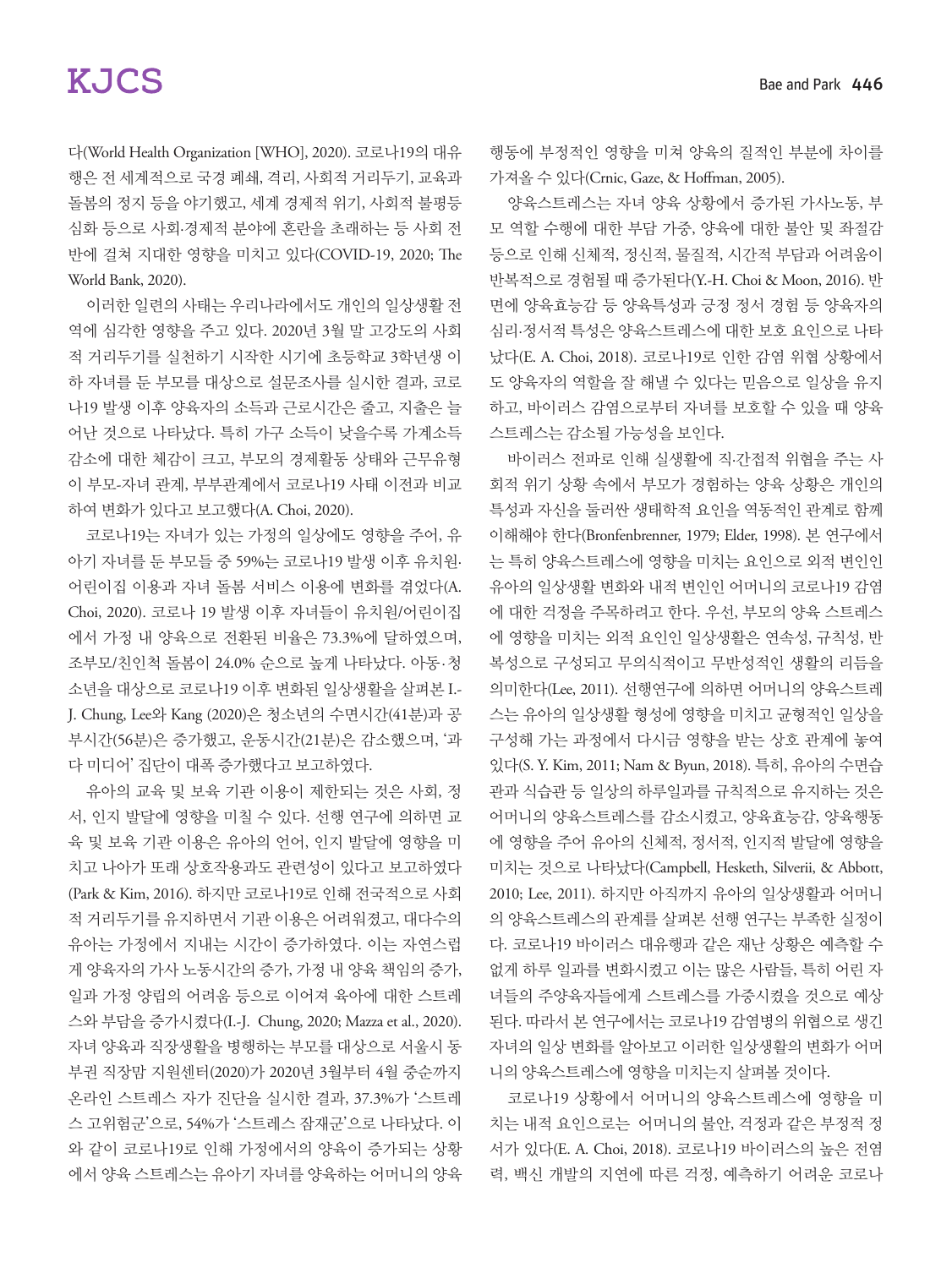바이러스 감염 경로에 따른 불안 등은 어린 자녀를 둔 부모 에게 걱정과 두려움으로 다가왔다. 코로나19에 의해 겪는 불 안, 두려움, 걱정과 같은 심리적인 반응은 개인이 어떠한 행 동을 하는 것에 중요하게 영향을 미치는 요인으로 작용할 수 있다(Bartlett, Griffin, & Thomson, 2020; Pakpour, Griffiths, & Lin, 2020). 이러한 불안으로 양육자는 필요 이상으로 외부인 접촉 제한, 외부 활동 제약을 하고 있으며, 유아의 마스크 착 용, 손소독제 이용 등을 교육하며 코로나19 예방을 위한 이례 적인 행동 빈도의 증가 경향을 보였다(Bartlett et al., 2020). 코 로나19 감염을 예방하기 위한 행동은 바이러스 감염 예방을 위해서 일정 수준의 의무적인 행동으로 살펴볼 수 있지만, 행 동의 빈도가 높은 것은 코로나19에 대한 과도한 걱정 상태에 놓여있는 것으로 생각해 볼 수 있다(Harper, Satchell, Fido, & Latzman, 2020). 이에 본 연구는 어머니가 감염에 대한 걱정으 로 인해 증가된 예방 행동 빈도를 코로나19 감염에 대한 걱정 으로 정의하고 이러한 걱정이 어머니의 양육스트레스에 미치 는 영향을 살펴보고자 한다.

본 연구는 코로나19가 장기적으로 영향을 미치는 현 상황 에서 이러한 위험 요소가 유아의 일상생활에 어떠한 변화를 야기했는지, 그리고 코로나19에 대한 걱정이 어머니의 양육 스트레스에 미치는 영향이 어떠한지 어머니 설문을 통해 알아 보고자 하였다. 이 연구를 통해 전염병의 팬데믹 상황이 그 시 대를 살아가는 유아들과 이들을 돌보는 어머니들에게 미치는 영향의 한 부분을 이해하게 될 수 있게 될 것이다. 본 연구에서 제기한 연구 문제는 다음과 같다.

### 연구문제 1

코로나19에 따른 유아의 일상생활 변화는 어떠한가?

### 연구문제 2

유아의 일상생활 변화와 어머니의 코로나19 감염에 대한 걱 정이 양육스트레스에 미치는 영향은 어떠한가?

## Methods

## 연구대상

본 연구는 서울시와 경기도에 거주하는 5-7세 유아기 자녀를 둔 어머니 219명을 대상으로 선정하고 설문지를 통해 조사하 였다. 조사 기간은 사회적 거리두기 2.5단계가 시행 중이었던

2020년 9월 10일∼17일이었다. 연구 대상 선정을 위해 연구자 가 임의로 서울시 강남구, 마포구, 서초구 및 경기도 수원시, 시흥시 지역을 선정하였다. 연구가 진행된 시기는 사회적 거 리두기 2.5단계 시행 상황임에 따라 비대면 의견 수렴이 가능 한 온라인 커뮤니티를 활용하여 설문 응답을 수집하였다. 본 연구에서 5세에서 7세 사이의 자녀를 선정한 이유는 이 시기 에 유아의 일상생활은 부모와 같은 일차적인 관계 내에서 이 루어지고, 가족 내 요인, 특히 부모의 영향이 상대적으로 큰 시 기이기 때문이다(Shaffer, 2009). 연구 대상인 유아의 평균 연 령은 5.91세(*SD* = .80)로 나타났으며 5세 80명(36.5%), 6세 78 명(35.6%), 7세 61명(27.9%)이고, 여아가 91명(41.6%), 남아가 128명(58.4%) 포함되었다. 연구에 참여한 어머니의 대부분은 취업상태(67.6%)이었고, 근무 시간이 유연하고(68.6%), 재택 근무가 가능한 경우(54.1%)가 비교적 높은 비율로 나타났다. 가구 내 총 수입을 기준으로 어머니가 지각하는 경제적 수준 은 중(46.6%), 중하(24.7%), 중상(22.4%), 상(4.6%), 하(1.8%) 순으로 나타났다. 가족 구성원은 부모와만 사는 유형(92.2%) 이 대부분으로 나타났다. 연구 대상 가족의 인구학적 특성은 다음 Table 1에 제시하였다.

## 연구도구

### 유아의 일상생활 변화

유아의 일상생활 변화는 코로나19 발생 전과 후의 유아의 하 루 일상생활에 변화가 있는지 알아보기 위한 목적으로 A. Choi (2020), H. J. Kim (2003)과 Lee (2011)의 연구를 기초로 본 연구 자들이 총 9문항으로 구성하였다. 설문 내용은 하루일과(8문 항)와 돌봄(1문항)의 2개 하위 영역으로 나뉘어 코로나19 발생 전과 후의 일상생활에 대해 범주화된 형태로 응답하도록 구성 하였다. 하루일과는 반복적으로 보이는 일상에 대해 묻는 문항 으로 아침에 일어나는 시간, 잠자리에 드는 시간, 아침 식사 시 간 등으로 구성하였다. 돌봄은 코로나19 이전과 이후에 낮 자 녀를 돌보는 주양육자가 누구였는지에 대한 것으로 구성하였 다. 본 연구에서는 아동학 전공 교수와 아동학 박사로 구성된 2명의 전문가가 각 문항의 안면타당도를 평가하였다.

### 코로나19 감염에 대한 걱정

코로나19 감염에 대한 걱정은 어머니가 코로나19 감염을 걱 정하여 나타나는 행동의 정도를 알아보기 위한 목적으로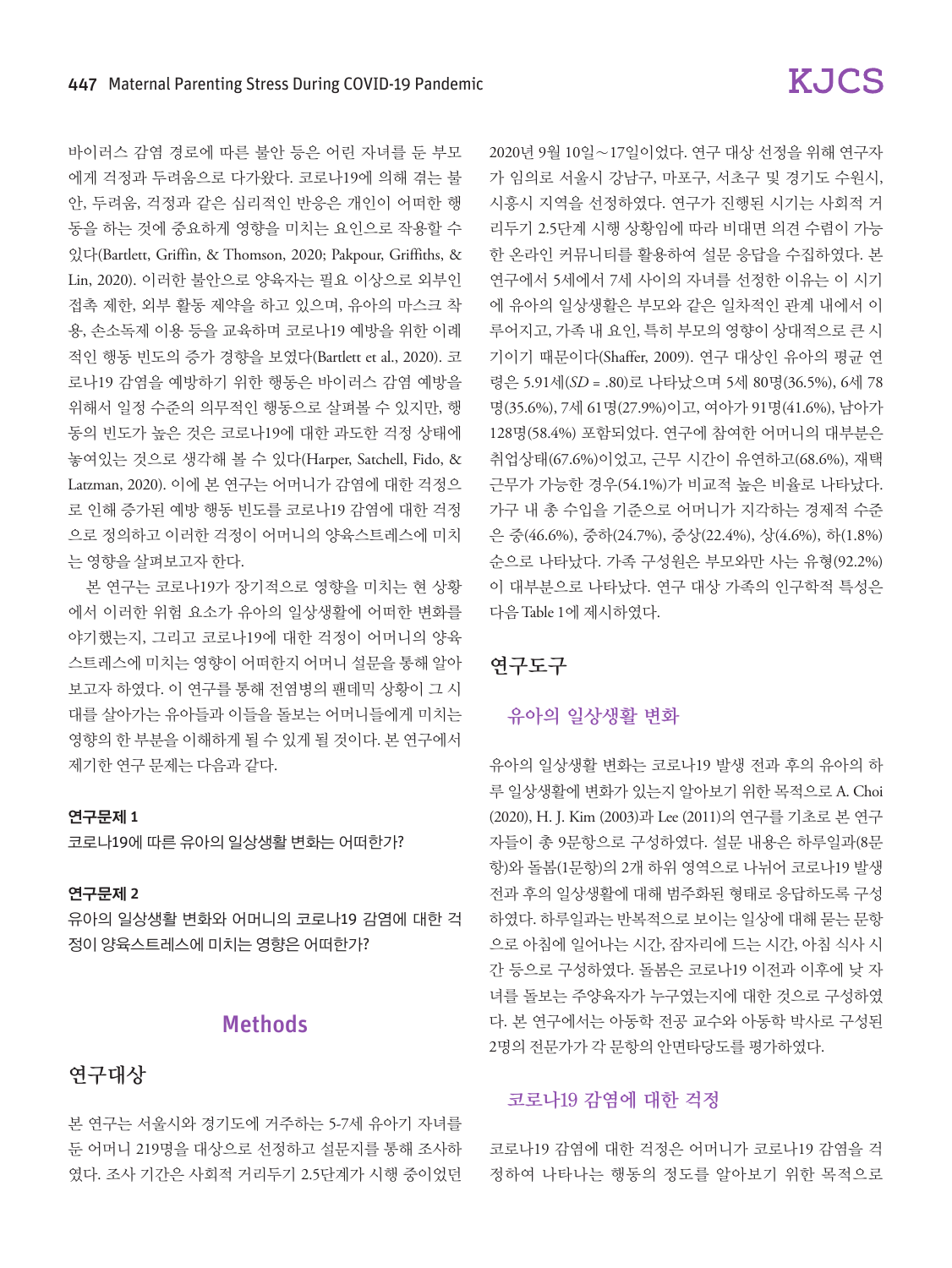#### **Table 1**

*Demographic Characteristics of Participants*

| Participants | Variables                        | Categories                     | $N(\% )$     |
|--------------|----------------------------------|--------------------------------|--------------|
| Mothers      | Area                             | Gangnam-gu, Seoul              | 37 (16.9%)   |
|              |                                  | Mapo-gu, Seoul                 | 21 ( 9.6%)   |
|              |                                  | Seocho-gu, Seoul               | 56 (25.6%)   |
|              |                                  | Suwon-si, Gyeonggi-do          | 45 (20.5%)   |
|              |                                  | Sigeung-si, Gyeonggi-do        | $60(27.4\%)$ |
|              | Occupational status              | Employed                       | 148 (67.6%)  |
|              |                                  | Unemployed                     | 71 (32.4%)   |
|              | Flexibility of working hours     | Flexibility of working hours   | 150 (68.6%)  |
|              |                                  | Unflexibility of working hours | 69 (31.4%)   |
|              | Possibility of working from home | Work from home possible        | 118 (54.1%)  |
|              |                                  | Work from home impossible      | 101 (45.9%)  |
|              | Perceived economic level         | High                           | $10(4.6\%)$  |
|              |                                  | Upper-intermediate             | 49 (22.4%)   |
|              |                                  | Middle                         | 102 (46.6%)  |
|              |                                  | Low-intermediate               | 54 (24.7%)   |
|              |                                  | Low                            | $4(1.8\%)$   |
| Children     | Gender                           | Boys                           | 28 (58.4%)   |
|              |                                  | Girls                          | 91 (41.6%)   |
|              | Age                              | 5 years old                    | 80 (36.5%)   |
|              |                                  | 6 years old                    | 78 (35.6%)   |
|              |                                  | 7 years old                    | 61 (27.9%)   |

*Note. N* = 219.

Taylor 등(2020)과 Pakpour 등(2020)의 연구를 참고하여 본 연 구자들이 6문항으로 구성하였다. 문항은 외부 활동 제한, 외부 사람 접촉 제한, 외부인 출입 제한, 의약품과 생필품, 마스크의 필요 이상 구매이다. 어머니들은 각 문항에 대해 전혀 그렇지 않다(1점)에서 항상 그렇다(4점)까지의 4점 평정 척도로 응답 하였다. 가능한 총점의 범위는 6-24점까지이며, 점수가 높을 수록 양육자가 코로나19 감염에 대한 걱정 수준이 높은 것을 의미한다. 본 연구에서는 아동학 전공 교수와 아동학 박사로 구성된 2명의 전문가가 각 문항의 안면타당도를 평가하였다. 본 연구에서 산출한 코로나19 감염에 대한 걱정 질문지의 내 적합치도 계수 Cronbach's α는 .69로 나타났다.

## 양육스트레스

어머니의 양육스트레스는 양육과 관련해서 양육자가 지각 하는 사소하고 일상적이지만 귀찮고 불편한 사건의 강도를 측정하였다. 본 척도는 Crnic과 Greenberg (1990)가 개발한 Parenting Daily Hassles (PDH)를 번안하여 사용한 W. S. Hwang (2012)의 도구로써 빈도와 강도를 20문항씩 구분하여 응답하 도록 구성되어 있다. 본 연구에서는 코로나19 이후에 어머니

가 지각하는 양육스트레스의 강도를 측정하였으며, 측정 문항 은 유아가 하루일과 중에 경험할 수 있는 것 중에 중복되는 문 항과 코로나19 확산에 따른 사회적 거리두기 시행 상황을 고 려하여 일부를 제외하고 8문항으로 구성하였다. 문항의 내용 은 "아이가 어지른 장난감이나 음식물을 계속 치워야 한다.", "아이가 식성이 까다롭거나 반찬투정을 한다." 등이다. 각 문 항은 매우 낮다(1점)에서 매우 높다(5점)까지의 5점 평정 척도 로 구성되었다. 가능한 총점의 범위는 8-40점까지이며, 점수 가 높을수록 코로나19 확산 전과 후에 양육자가 지각하는 일 상적 양육 스트레스 강도가 높은 것을 의미한다. 본 연구에서 산출한 양육스트레스 질문지의 내적합치도 계수 Cronbach's α 는 .84로 나타났다.

## 자료분석

연구에서 수집된 자료를 분석하기 위해 본 자료는 SPSS 25.0 (IBM Co., Armonk, NY) 프로그램을 사용하여 각 측정변인 별 로 빈도분석과 기술 통계를 실시하였다. 그리고 코로나19에 따 른 유아의 일상생활 변화와 어머니의 코로나19 감염에 대한 걱 정이 양육스트레스에 미치는 영향을 알아보기 위해 Pearson의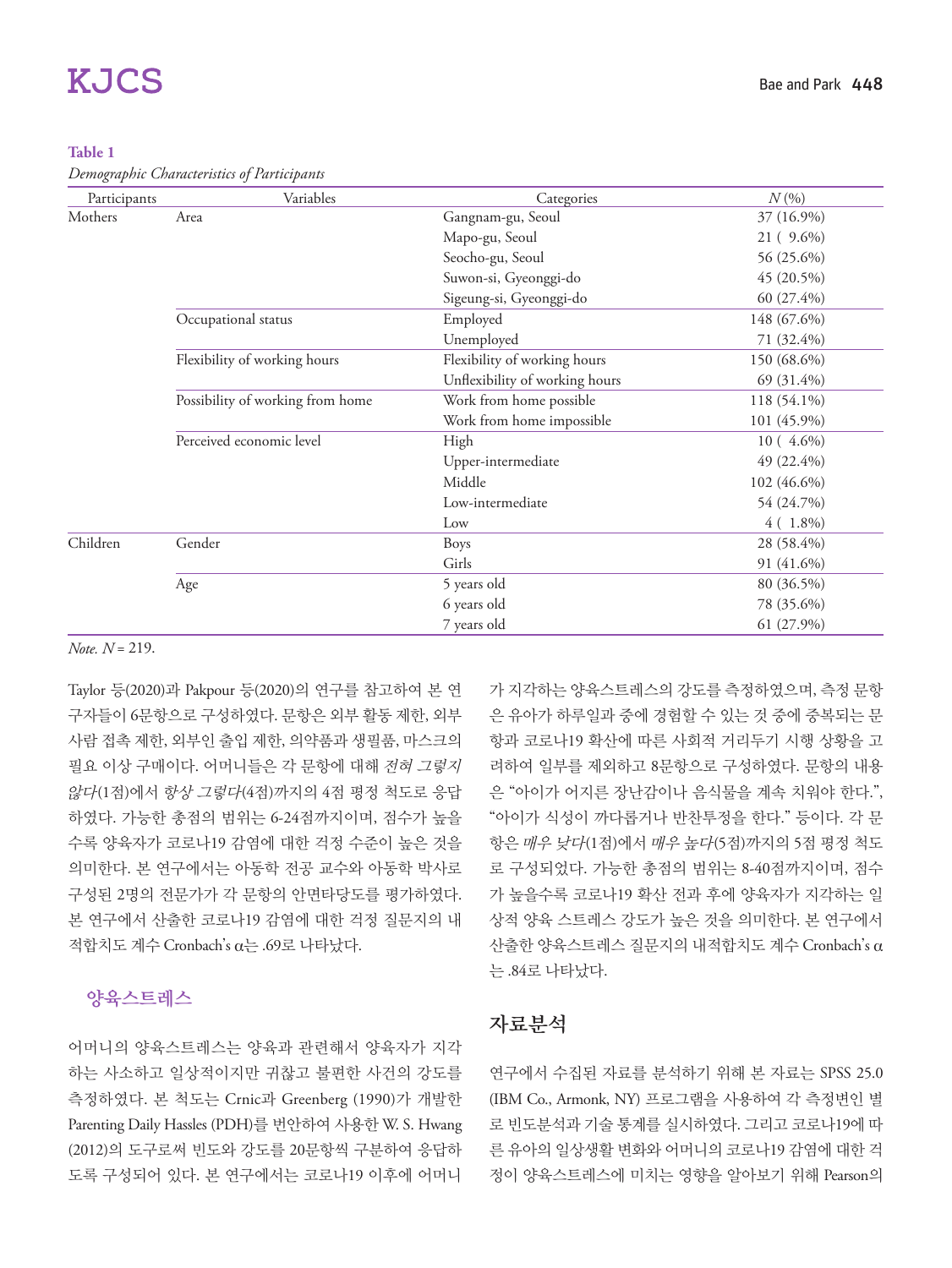적률상관분석을 실시한 후, 중다회귀분석을 실시하였다.

중다회귀분석에 사용된 변인 중 유아의 일상생활 변화는 다음과 같이 코딩하였다. 유아의 일상생활 변화 중 하루일과 는 수면습관과 식습관으로 구별하였고, 수면습관 중 취침 시 간의 변화 여부와 기상 시간의 변화 여부는 코로나19 이후 취 침 및 기상 시간과 코로나19 이전 취침 및 기상 시간의 차이 값을 산출하여 변화 여부를 없음(0), 있음(1)으로 더미 코딩하 였다. 다음으로, 수면의 질 감소는 코로나19 이후와 이전에 자 녀의 잠이 쉽게 또는 어렵게 드는지의 정도의 차이 값과 코로 나19 이후와 이전에 자녀가 잠든 도중에 깨어나는 정도가 어 떠한지의 차이 값의 평균치를 의미한다. 또한 식습관 중 식사 시간의 불규칙성은 코로나19 이후와 이전에 유아가 규칙적인 시간에 식사를 하는 정도의 차이 값을 사용하였다. 인스턴트 식품 이용 증가는 코로나19 이후와 이전에 유아가 인스턴트 식품을 섭취하는 정도의 차이 값을 산출하여 사용하였다.

본 연구에서는 낮 시간의 주양육자를 어머니 돌봄과 기타 돌봄(아버지, 기관의 교사, 조부모, 친인척, 육아도우미)으로 나누었다. 그리고 코로나19 이전과 이후 낮 시간동안 유아를 돌보는 주양육자의 변화를 4개의 집단으로 구분하였다. 구체 적으로 코로나19 이전과 이후에 주양육자가 기타 돌봄에서 어머니 돌봄으로 변화한 집단, 어머니가 주 양육자로서 유지 된 집단, 기타 돌봄에서 기타 돌봄으로 변화한 집단, 어머니 돌 봄에서 기타 돌봄으로 변화한 집단이다. 주양육자 변화 유형 의 4개 집단은 해당되지 않음(0), 해당됨(1)으로 더미 코딩하 였다. 그 중 어머니 돌봄에서 기타 돌봄으로 변화한 집단은 응 답자가 0명으로 분석에서 제외했다.

## Results

## 코로나19에 따른 유아의 일상생활 변화의 일 반적 경향

본 연구는 코로나19 발생에 따른 유아의 일상생활 변화를 하 루 일과와 돌봄을 통해 살펴보았다. 유아의 일상생활 변화에 대한 세부적인 분석은 Bae (2021)에 제시하였다.

### 하루 일과

코로나19로 인한 유아들의 하루 일과 변화는 코로나19 발생 이전과 이후의 수면습관인 취침 시간, 기상 시간, 잠들기, 숙면

의 정도를 알아보았고, 식습관인 식사 시간의 규칙성, 인스턴 트식품 이용 빈도를 알아보았다.

유아의 수면습관 중 코로나19 발생 이전과 이후의 취침 시 간대에 대한 응답에 기초하여 기상 시간대에 차이가 있을 경 우, 취침 시간대의 변화가 있다고 추정하였다. 그 결과 코로나 19 이후에 유아의 1.4%는 더 일찍 잠들었고, 45.6%는 더 늦게 잠들었으며, 53%는 동일한 시간대에 잠드는 것으로 나타났 다. 즉, 코로나19 이후 유아의 47%는 취침 시간대에 변화가 있 었고, 53%는 동일한 것으로 나타났다(Table 2).

#### **Table 2**

*Changes in Go-to-Bed Time Before and After COVID-19 Outbreak*

| Categories               | $N(\%)$       |
|--------------------------|---------------|
| Earlier group            | $3(1.4\%)$    |
| Same group               | 116 (53.0%)   |
| Delayed group            | $100(45.6\%)$ |
| <i>Note.</i> $N = 219$ . |               |

유아의 수면습관 중 코로나19 발생 이전과 이후의 기상 시간 대에 대한 응답에 기초하여 기상 시간대에 차이가 있을 경우, 기상 시간대의 변화가 있다고 추정하였다. 코로나19 발생 이 후 유아의 4.1%는 더 일찍 일어나고 37%는 더 늦게 일어났고, 58.9%는 동일한 시간대에 일어났다. 즉, 코로나19 발생 이후 절반 정도인 58.9%의 유아는 아침에 일어나는 시간대에 변화 가 없었으나 41.1%의 유아는 기상 시간대에 변화가 있었음을 알 수 있다(Table 3).

#### **Table 3**

*Changes in Time to Wake-Up Before and After COVID-19 Outbreak*

| Categories              | $N(\%)$     |
|-------------------------|-------------|
| Earlier group           | $9(4.1\%)$  |
| Same group              | 129 (58.9%) |
| Delayed group           | 81 (37.0%)  |
| <i>Note</i> $N = 219$ . |             |

유아의 수면습관 중 코로나19 발생 이전과 이후 유아가 잠드 는 것의 어려움에 대한 응답에 기초하여 차이가 있을 경우, 잠 드는 것의 어려움에 변화가 있다고 추정하였다. 그 결과, 코로 나19 발생 이후에 유아의 2.4%는 잠드는 것이 더 수월해졌고, 46.2%는 잠드는 것이 더 어려워졌고, 51.6%는 동일한 것으로 나타났다. 이를 통해 약 절반 정도의 유아가 코로나19 발생 이 후에 잠드는 것에 더 어려움을 겪는 것을 알 수 있다(Table 4).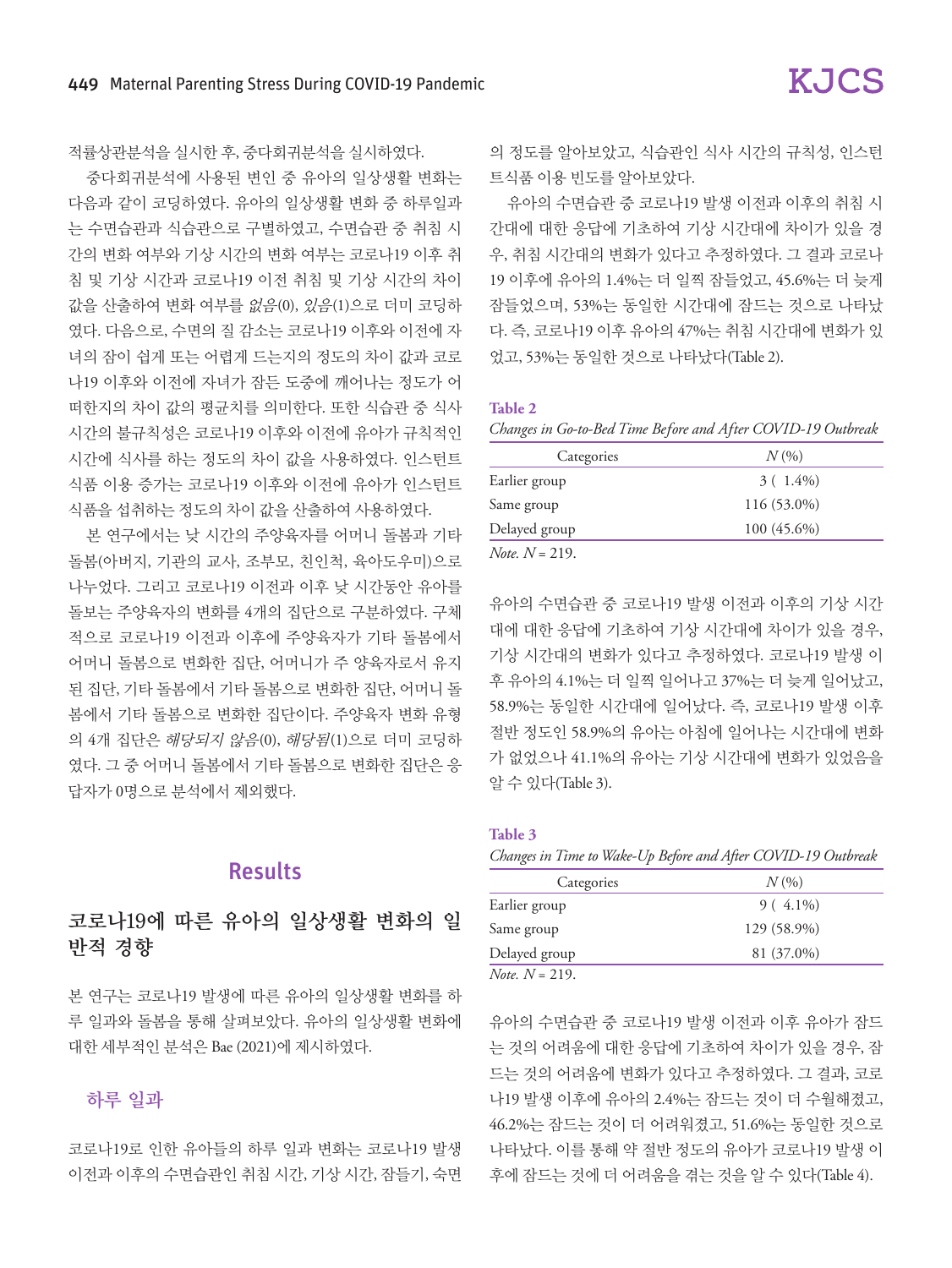#### **Table 4**

*Changes in the Ease of Falling Asleep Before and After COVID-19 Outbreak*

| Categories               | $N(\%)$     |
|--------------------------|-------------|
| Easier group             | $5(2.4\%)$  |
| Same group               | 113 (51.6%) |
| More difficult group     | 101 (46.2%) |
| <i>Note.</i> $N = 219$ . |             |

유아의 수면습관 중 코로나19 발생 이전과 이후 유아가 일 주일 중 자는 도중에 깨어나는 횟수에 대한 응답에 기초하 여 차이가 있을 경우, 숙면의 정도에 변화가 있다고 추정하 였다. 그 결과, 유아의 0.9%는 일주일 중 잠자는 도중에 깨 는 빈도수가 감소했고, 25.5%는 잠자는 중간에 깨는 빈도 수가 증가했고, 73.5%는 동일한 것으로 나타났다. 이를 통 해 코로나19 발생 이후에 자다가 깨어나는 유아의 비율이 다소 증가했음을 알 수 있다(Table 5).

#### **Table 5**

*Changes in the Quality of Sleep Before and After COVID-19 Outbreak*

| Categories               | $N\left(\frac{0}{0}\right)$ |  |  |
|--------------------------|-----------------------------|--|--|
| Reduced group            | $2(0.9\%)$                  |  |  |
| Same group               | 161 (73.5%)                 |  |  |
| Increased group          | 56 (25.5%)                  |  |  |
| <i>Note.</i> $N = 219$ . |                             |  |  |

유아가 하루에 세 끼니 중 규칙적으로 식사를 갖는 횟수에 대 한 응답에 기초하여 코로나19 발생 이전과 이후에 차이가 있 을 경우, 식사 시간의 규칙성이 변화하였다고 추정하였다. Table 6에 제시한 바와 같이 코로나19 이후 유아의 2.7%는 좀 더 규칙적으로 변화했고, 36.6%는 식사 시간이 불규칙해졌고, 60.7%는 동일하다고 보고했다. 이를 통해 코로나19 발생 이 후에 일부 유아들의 식사 시간은 불규칙적으로 변화하였으나, 유아들의 60%는 코로나 19 이후에도 동일하게 규칙적인 식사 시간을 지키고 있는 것으로 나타났다.

#### **Table 6**

*Changes in the Degree of Meal Time Regularity Before and After COVID-19 Outbreak*

| Categories               | $N(\%)$     |
|--------------------------|-------------|
| More regular group       | $6(2.7\%)$  |
| Same group               | 133 (60.7%) |
| More irregular group     | 80 (36.6%)  |
| <i>Note.</i> $N = 219$ . |             |

유아가 가정에서 세끼를 먹는 기회가 증가하면서 어머니들은 유아의 식사 준비에 어려움을 겪고 있다. 이에 코로나19 발생 이후 가정에서 인스턴트식품 이용에 변화가 있었는지에 대해 알아보았다. 인스턴트식품의 이용은 일주일 동안 인스턴트식 품을 이용한 횟수로 측정하였다. 코로나19 발생 이전과 비교 하여 코로나19 발생 이후에 일주일 동안 인스턴트식품을 이용 한 횟수에 차이가 있었을 시 인스턴트식품을 이용한 정도에 변 화가 있다고 추정했다. 그 결과 1.4%의 어머니는 인스턴트식 품 이용 횟수가 감소하였고, 59.8%의 어머니는 코로나19 이후 인스턴트식품의 이용이 증가했고, 38.8%는 동일하다고 응답 했다. 이를 통해 코로나19 발생 이후 식사에서 인스턴트식품을 이용하는 비율이 상당히 증가했다고 해석할 수 있다(Table 7).

#### **Table 7**

*Changes in Instant Food Use Before and After COVID-19 Outbreak*

| Categories      | $N(\%)$     |
|-----------------|-------------|
| Reduced group   | $3(1.4\%)$  |
| Same group      | 85 (38.8%)  |
| Increased group | 131 (59.8%) |

*Note. N* = 219.

## 돌봄

코로나19 발생 이전과 이후 낮 시간 주양육자가 누구였는지를 알아보았다. 표 8에 제시한 바와 같이, 코로나19 발생 이전에는 기관의 교사가 49.8%였고, 어머니가 24.9%의 순으로 나타났다. 코로나19 발생 이후에는 어머니가 54.9%였고, 조부모가 24.7% 의 순으로 높은 비율을 보였다. 이는 코로나19 발생 이후 기관 이용이 감소하면서, 어머니와 조부모의 돌봄 시간이 비교적 증 가한 것으로 해석할 수 있다. 결과는 다음 Table 8과 같다.

#### **Table 8**

*Comparison of Daytime Care-giver Before and After COVID-19 Outbreak*

|                                       | $N(\%)$                         |             |  |  |  |
|---------------------------------------|---------------------------------|-------------|--|--|--|
| Categories                            | prior to COVID-19 post COVID-19 |             |  |  |  |
| Mother                                | 54 (24.9%)                      | 118 (54.9%) |  |  |  |
| Father                                |                                 | $5(2.3\%)$  |  |  |  |
| Teacher                               | 108 (49.8%)                     | 25 (11.6%)  |  |  |  |
| Grandparent                           | 46 (21.2%)                      | 53 (24.7%)  |  |  |  |
| Relatives                             | $6(2.8\%)$                      | $7(3.3\%)$  |  |  |  |
| Child care helper/service             | $3(1.4\%)$                      | $6(2.8\%)$  |  |  |  |
| Etc.                                  |                                 | $1(0.5\%)$  |  |  |  |
| $\mathbf{x}$<br>$\lambda$ r $\lambda$ |                                 |             |  |  |  |

*Note. N* = 219.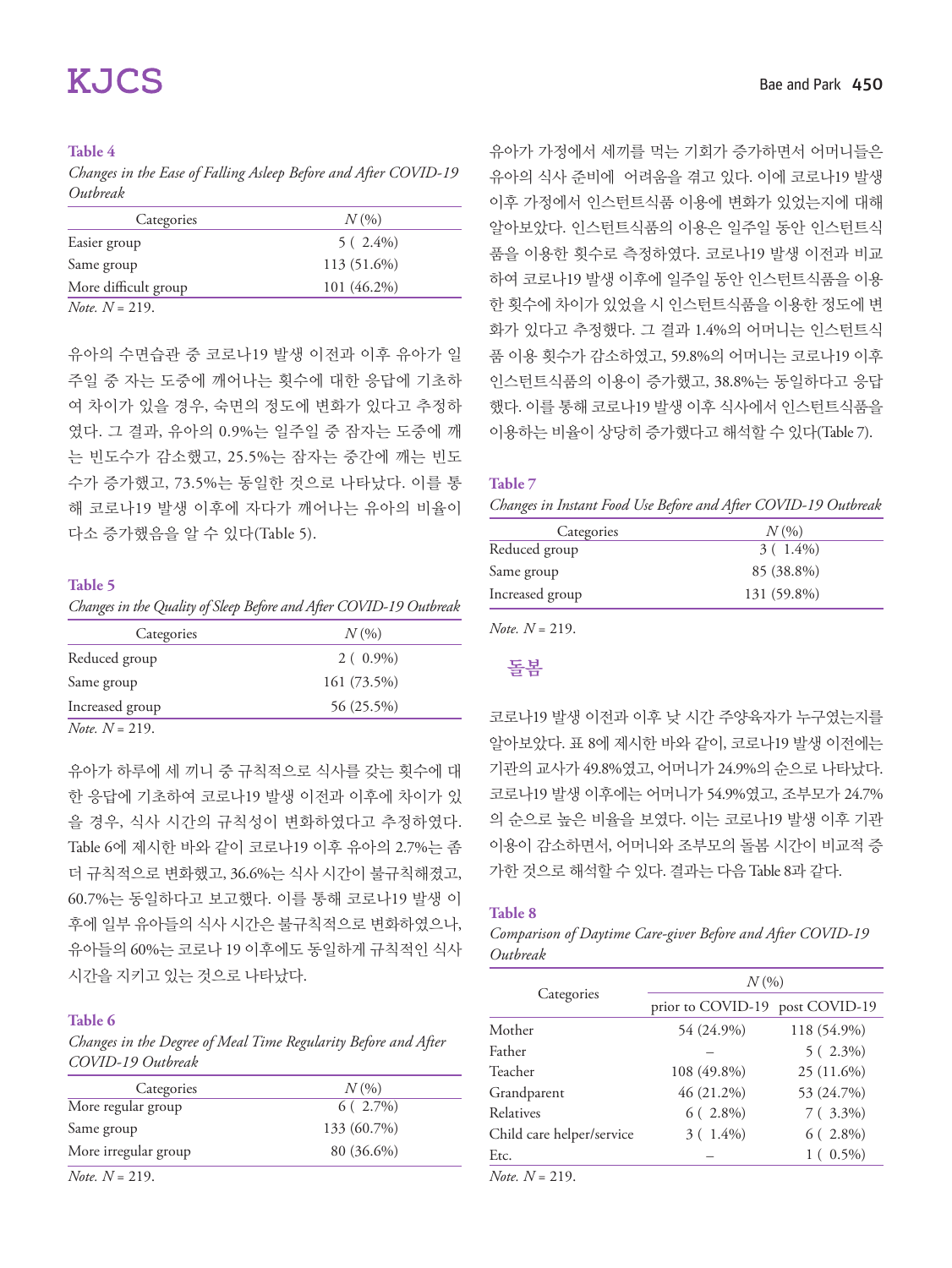#### 451 Maternal Parenting Stress During COVID-19 Pandemic

#### **Table 9**

*General Tendency of Maternal Concerns Regarding COVID-19 Infection and Maternal Parenting Stress*

| Categories                                      |                              | Numbers of questions |                | Mean of questions (SD)<br>Score range |          |           |            |        |           |    |
|-------------------------------------------------|------------------------------|----------------------|----------------|---------------------------------------|----------|-----------|------------|--------|-----------|----|
| Maternal concerns for the infection of COVID-19 |                              |                      | 6              |                                       | $1-4$    |           | 2.78 (.46) |        |           |    |
|                                                 | Maternal parenting stress    |                      |                |                                       | 8        |           | $1-5$      |        | 3.57(.69) |    |
|                                                 | <i>Note.</i> $N = 219$ .     |                      |                |                                       |          |           |            |        |           |    |
| Table 10                                        |                              |                      |                |                                       |          |           |            |        |           |    |
|                                                 | Correlations among Variables |                      |                |                                       |          |           |            |        |           |    |
|                                                 | $\mathbf{1}$                 | $\mathfrak{2}$       | $\mathfrak{Z}$ | $\overline{4}$                        | 5        | 6         | 7          | 8      | 9         | 10 |
| 1                                               |                              |                      |                |                                       |          |           |            |        |           |    |
| 2                                               | $.40***$                     |                      |                |                                       |          |           |            |        |           |    |
| 3                                               | $.26***$                     | $.26***$             |                |                                       |          |           |            |        |           |    |
| $\overline{4}$                                  | $.20**$                      | $.18***$             | $.17*$         |                                       |          |           |            |        |           |    |
| 5                                               | .04                          | .06                  | $.21***$       | $.19***$                              |          |           |            |        |           |    |
| 6                                               | $.16*$                       | $.30***$             | .10            | .10                                   | .04      |           |            |        |           |    |
| 7                                               | .06                          | .00                  | .06            | .07                                   | $-.10$   | $-.38***$ |            |        |           |    |
| 8                                               | $-.20**$                     | $-.28***$            | $-.15*$        | $-.15*$                               | .05      | $-.60***$ | $-.51***$  |        |           |    |
| 9                                               | $-.13$                       | $-.17***$            | .08            | .02                                   | $.22***$ | $-.10$    | $-.04$     | .13    |           |    |
| 10                                              | $-.04$                       | $-.15*$              | $.26***$       | .10                                   | $.26***$ | $-.06$    | $-.11$     | $.15*$ | $.37***$  |    |

*Note.*  $N = 219$ . Variable 1 = Change in the going-to-bed time; 2 = Change in wake-up time; 3 = The poor quality of sleep; 4 = The irregular meal time; 5 = The increased use of instant food; 6 = Change from other care to mother care; 7 = Mother keeps taking care of children; 8 = Change from other care to other care; 9 = Maternal concerns for the infection of COVID-19; 10 = Maternal parenting stress. \*p < .05. \*\*p < .01. \*\*\*p < .001.

## 어머니의 코로나19 감염에 대한 걱정과 양육 스트레스의 일반적 경향

어머니의 코로나19 감염에 대한 걱정과 양육스트레스의 일반 적 경향을 살펴보았다(Table 9 참조). 어머니의 코로나19 감염 에 대한 걱정의 문항 평균은 4점 척도에서 2.78점(*SD* = .46)이 었다. 코로나19 감염에 대한 걱정의 문항별 평균은 외부 활동 제한 3.22 (*SD* = .55), 외부 사람 접촉 제한 3.22 (*SD* = .63), 외 부인 출입 제한 3.11 (*SD* = .60), 의약품 필요 이상의 구매 2.18 (*SD* = .92), 생필품 필요 이상의 구매 2.20 (*SD* = .81), 마스크 필 요 이상의 구매 2.77 (*SD* = .84)이었다.

어머니의 양육스트레스에 대한 일반적 경향은 다음과 같 다. 어머니의 양육스트레스 문항 평균은 5점 척도에서 3.57점 (*SD* = .69)이었다.

## 유아의 일상생활 변화와 어머니의 코로나19 감염 에 대한 걱정이 양육스트레스에 미치는 영향

선행연구에서 어머니의 양육스트레스와 관련 있다고 보고된

유아의 일상생활의 변화 중 하루일과와 돌봄, 어머니의 코로 나19 감염에 대한 걱정, 코로나19 이후 양육스트레스 간의 상 관을 알아보았다. 각 측정 변인들 간의 상관이 유의미한 수준 으로 나타난 수치는 이탤릭체로 표시하였고 Table 10에 제시 한 바와 같다.

유아의 일상생활 변화 중 수면의 질 감소(*r* = .26, p < .001), 인스턴트식품 이용의 증가(*r* = .26, p < .001), 코로나19 이후 기 타 돌봄에서 기타 돌봄으로 변화여부(*r* = .15, p < .05)와 코로 나19에 대한 걱정(*r* = .37, p < .001)은 어머니의 양육스트레스 와 유의한 정적 상관관계를 보였다. 유아의 기상 시간대의 변 화여부(*r* = -.15, p < .05)와 어머니의 양육스트레스는 유의한 부적 상관관계를 보였다. 즉, 코로나19로 인해 유아의 수면의 질 감소, 인스턴트식품 이용 증가, 낮 시간 주양육자가 어머니 가 아닌 기타 돌봄에서 기타 돌봄으로 변화하는 경우, 그리고 어머니의 코로나19 감염에 대한 걱정이 높을수록 어머니의 양육스트레스는 증가하였고, 유아의 기상 시간이 변화하는 경 우 양육스트레스는 감소하는 것으로 나타났다.

유아의 일상생활 변화 중 하루일과와 돌봄의 변화와 어머 니의 코로나19 감염에 대한 걱정이 양육스트레스에 미치는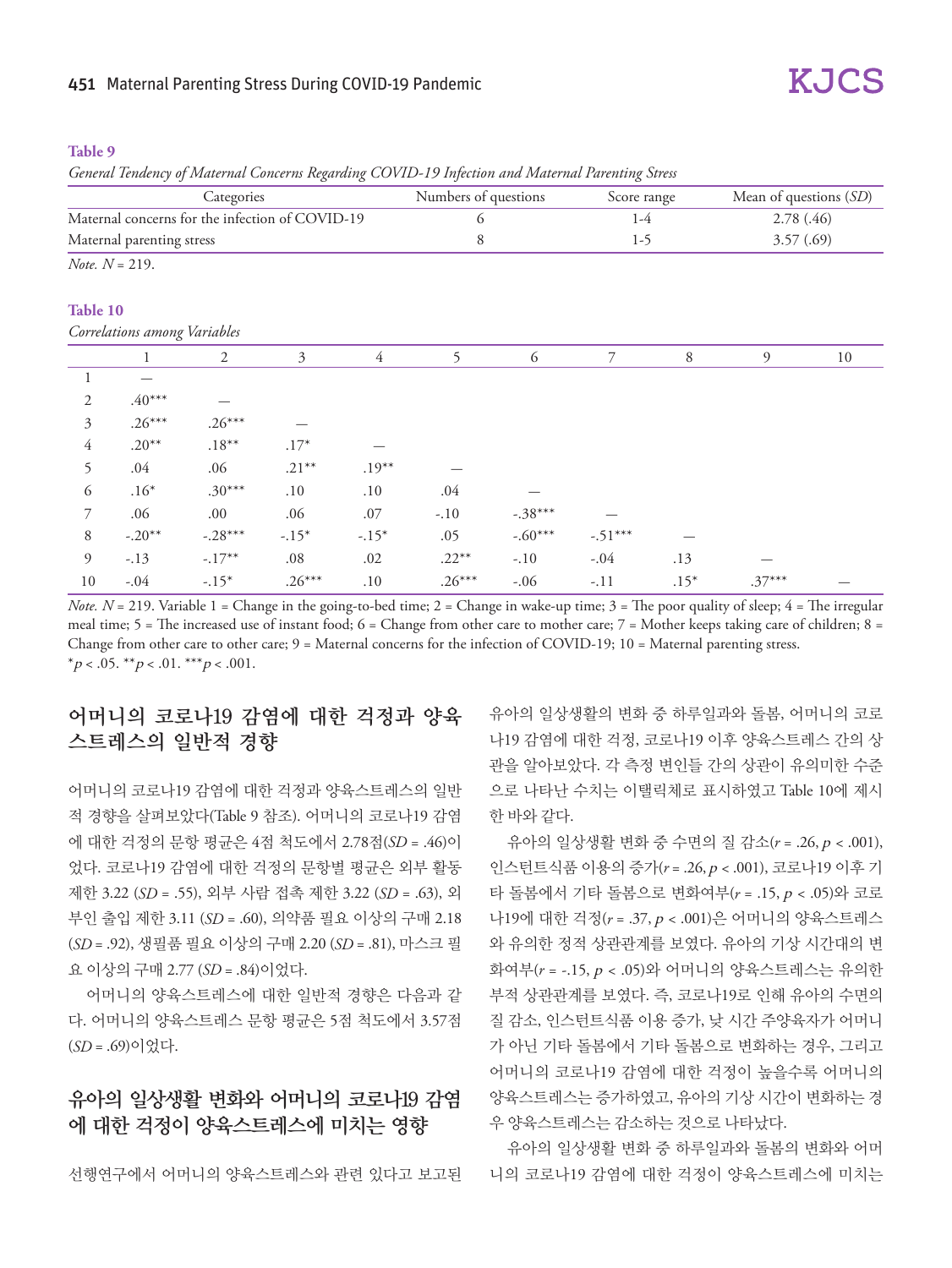#### **Table 11**

*Effects of Pandemic-Related Changes to Children's Daily Routine and Day Care and Concern Regarding Infection on Maternal Parenting Stress*

|               | Independent variable                            | B(SE)       | ß        |
|---------------|-------------------------------------------------|-------------|----------|
| Daily routine | Sleeping habits                                 |             |          |
|               | Change in the going-to-bed time                 | $-.02(.09)$ | $-.01$   |
|               | Change in wake-up time                          | $-.23(.10)$ | $-.17*$  |
|               | The poor quality of sleep                       | .34(.09)    | $.26***$ |
|               | Eating habits                                   |             |          |
|               | The irregular meal time                         | .07(.06)    | .08      |
|               | The increased use of instant food               | .14(.07)    | .12      |
| Day care      | The degree of social support                    | $-.09(.05)$ | $-.13$   |
|               | Day caregiver                                   |             |          |
|               | Change from other care to mother care           | $-.19(.11)$ | $-.13$   |
|               | Mother keeps taking care of children            | $-.29(.11)$ | $-.18*$  |
|               | Maternal concerns for the infection of COVID-19 | .39(.09)    | $.26***$ |
|               | $R^2 = .267$ $F = 8.48***$                      |             |          |

*Note. N* = 219.

\*p < .05. \*\*p < .01. \*\*\*p < .001.

영향이 어떠한지 살펴보기 위해 다중회귀분석을 실시하였다. 회귀 분석에 앞서 변인들 간의 다중공선성을 파악하기 위해 변량증폭요인(VIF)을 산출한 결과, VIF값이 모두 10 이하로 나타나 다중공선성의 소지는 적은 것으로 파악되었다. 양육스 트레스에 대한 회귀모형은 통계적으로 유의하였고(*F* = 8.48, <sup>p</sup> < .001), 양육스트레스 총 변량의 26.7%를 설명하는 것으로 나 타났다. 더미 변수의 특성상 돌봄과 관련 더미변인 중 '기타 돌 봄에서 기타 돌봄으로 변화 여부'는 자동적으로 제외되었다.

결과를 구체적으로 살펴보면, 유아의 일상생활 변화에서 유아의 수면의 질 감소(β = .25, p < .001)와 어머니의 코로나19 감염에 대한 걱정(β = .26, p < .001)이 어머니의 양육스트레스 에 정적으로 영향을 미쳤다. 그리고 유아의 일상생활 변화에 서 하루일과 중 유아의 기상 시간대의 변화여부(β = -.17, p < .05)와 코로나19 전과 후에 어머니 돌봄 유지여부(β = -.18,  $p$  < .05)가 어머니의 양육스트레스에 부적으로 영향을 미쳤다.

즉, 코로나19 발생 이후 유아의 일상생활 변화 중 수면의 질 을 구성하는 잠들기와 숙면의 정도가 어려워졌을수록, 어머 니의 코로나19 감염에 대한 걱정이 높을수록 양육스트레스가 증가하였고, 유아의 일상생활 변화 중 기상 시간대가 변화하 고, 코로나19 발생 이전부터 지속적으로 낮 시간 주양육자가 어머니였을 경우에 어머니의 양육스트레스가 감소하였다. 결 과는 다음 Table 11에 제시하였다.

## **Discussion**

본 연구에서는 코로나19 바이러스 확산 상황에서 유아의 일 상생활이 어떻게 변화하였는지 살펴보았다. 그리고 코로나19 발생 상황에서 어머니의 양육스트레스에 영향을 미치는 요인 에 대해 알아보았다.

우선적으로 코로나19 발생 이전과 이후에 유아의 일상생활 의 하루일과 중 수면습관을 비교했을 때, 일부 유아의 취침 및 기상 시간대에 변화가 있었고, 잠이 드는 것과 숙면을 취하는 것에 어려움이 있었다. 코로나19 전염병의 확산에 따른 변화 된 일상 속에서 유아는 수면장애, 식욕감퇴 등의 증세를 겪는 다고 한다(Mazza et al., 2020). 유아의 하루일과 중 식습관은 코 로나19 이후 비교적 불규칙해졌고, 인스턴트식품 이용 정도 도 코로나19 이후 더 빈번해진 것으로 나타났다. 부모가 느끼 는 걱정, 스트레스와 양육 방식은 유아기 자녀의 식사 시간의 규칙성, 식품 기호 및 영양 등과 같은 식습관을 형성하는 것과 직접적인 관련이 있다고 보고되었다(S. Y. Kim, 2011). 코로나 19로 인해 시행된 사회적 거리두기 2.5단계에서는 유아의 기 관 이용이 제한되고 외부활동의 제약으로 인해 등·하교를 위 한 규칙적인 생활의 필요성이 감소되었고, 이에 따라 기상 시 간과 취침 시간이 늦어지면서, 식사 시간도 불규칙적으로 변 화한 것으로 해석할 수 있다. 그리고 코로나19 상황에서 감염 위험으로 의한 외식의 어려움과 가사 노동 시간 증가로 인한 매 끼니 준비의 부담은 인스턴트식품 이용의 증가로 연결되었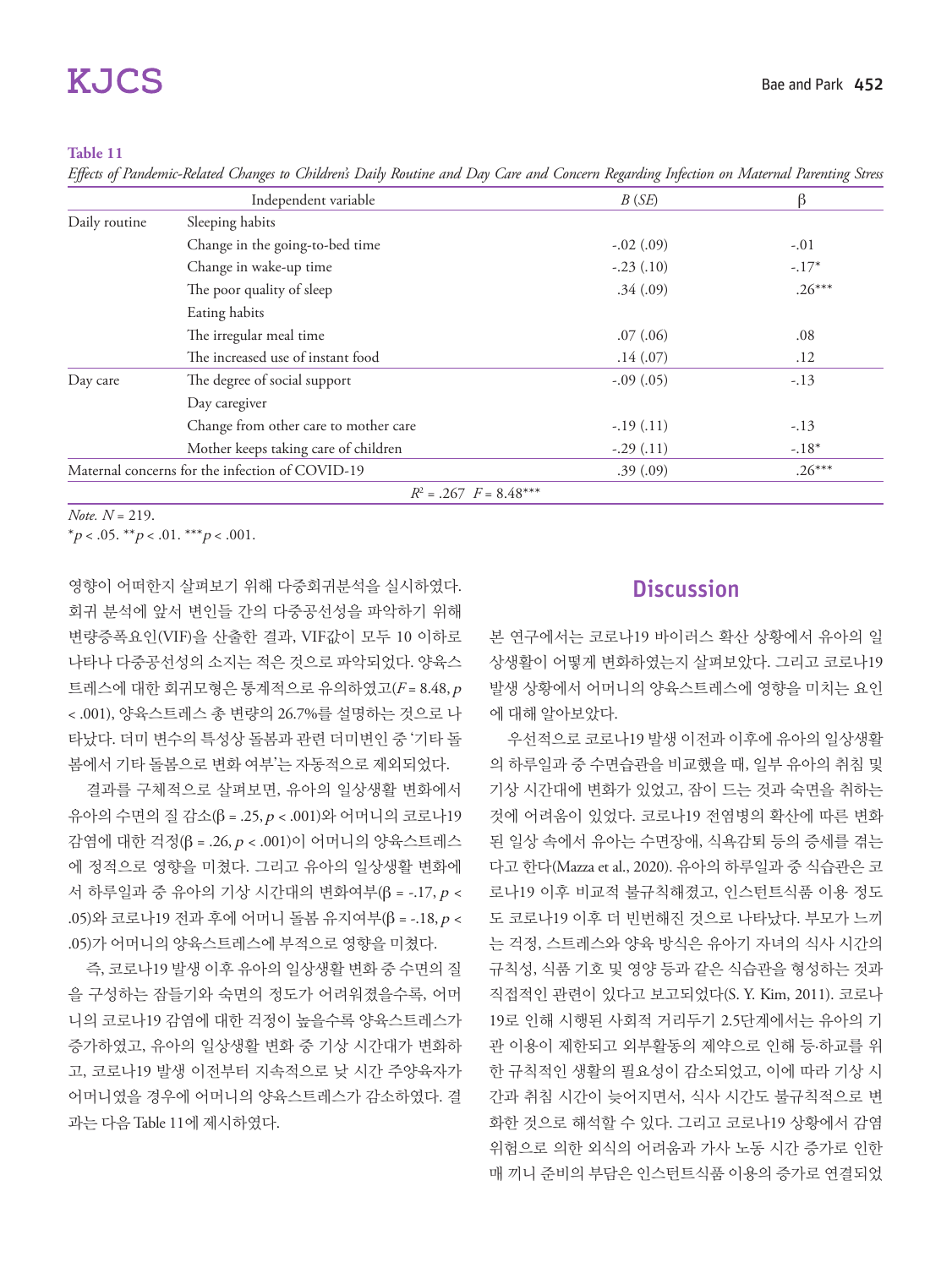을 것으로 해석해볼 수 있다. 기상과 취침시간의 규칙성, 총 수 면시간, 수면의 질과 같은 수면습관과 식사시간의 규칙성, 고 른 섭식 습관과 같은 식습관은 유아의 사회성, 인지, 신체 발달 등 전인적 발달에 영향을 미친다(H. Hwang, 2016; S. J. Kim, 2015). 코로나19가 유아의 취침과 기상 시간, 식사시간 등 일 상생활에 변화를 초래하였다는 본 연구의 결과에 기초하여 유 아의 삶에 지속적인 영향을 미치는 유행병 발생이나 이와 유 사한 상황이 유아의 일상 생활에 미치는 장, 단기적 변화, 그리 고 이에 따른 누적 효과를 살펴보는 연구가 더욱 필요할 것으 로 생각된다.

낮 시간 동안의 자녀 돌봄의 유형은 코로나19 이전에는 기 관의 교사가 주로 돌봄을 담당한 반면에, 코로나19로 인한 사 회적 거리두기 시행 이후에는 어머니의 돌봄 비율이 비교적 높아졌다. 즉, 코로나19 상황으로 인해 변화된 일상에서 대부 분의 돌봄은 어머니가 담당하였다. 코로나19와 같은 유행병 으로 인한 팬데믹이 추후에도 지속적으로 발생할 수 있다는 전문가들의 경고에 비추어볼 때(WHO, 2021), 이와 같이 양육 의 책임이 어머니에게 가중되는 상황에서 어머니가 겪는 양육 스트레스에 영향을 미칠 수 있는 요인을 살펴보는 것은 어머 니의 양육 상황에 대한 어려움을 이해하고 지원할 수 있는 방 안을 모색하는데 기초가 될 수 있을 것이다.

어머니의 양육스트레스를 감소시키는 요인은 유아의 일상 생활 변화에서 기상 시간대가 변화한 경우이다. 코로나19 유 행으로 인한 유아의 기관 이용 제한, 부모의 재택근무와 같은 일상의 변화는 이른 아침 아이를 깨워야 한다는 부담, 잠투정 하는 아이를 달래는 것의 어려움 등을 줄여 어머니의 양육스 트레스를 감소시킨 것으로 사료된다.

유아의 일상생활 변화에서 돌봄 중 코로나19 이전과 이후 어머니 돌봄의 유지여부는 어머니의 양육스트레스에 부적인 영향을 미쳤다. 즉, 어머니가 코로나19 발생 이전부터 낮 시간 에 자녀를 돌보는 주양육자였을 경우, 코로나19 발생 이후 어 머니의 양육스트레스가 감소하였다. 어머니 돌봄이 유지된 집 단은 코로나19로 인한 위험 상황에서 기관 이용에 제한이 생 겼을 때 긴급 돌봄을 이용하거나 자녀 돌봄을 위해 다른 사람 에게 도움을 받지 않아도 되고, 기관이나 타양육자에게 바이 러스가 감염될 수 있다는 불안감이 상대적으로 적고, 이전과 동일하게 본인의 책임 하에 생활패턴을 유지하여 자녀를 돌볼 수 있다는 점에서 다른 집단의 어머니와 비교해 양육에 대한 부담감이 적었을 것으로 생각된다(K. H. Kim & Cho, 2000).

코로나19가 빠른 시간에 전파되면서, 정부는 유아의 건강 보호차원에서 기관 이용을 제한하였고, 이는 가정 양육이 어

려운 어머니들에게 양육에 대한 부담을 느끼게 하였다. 이에 따라 긴급 돌봄서비스가 시행되었지만 초기 긴급 돌봄 서비스 의 운영은 방역조치 및 감염 예방 수칙, 돌봄 인력의 체계 등에 서 혼란을 초래하였고, 안전 문제로 인해 어머니들이 긴급 돌 봄을 이용하는 것은 차선택의 상황이었다(A. Choi, 2020; Yu & Han, 2020). 낮 시간 자녀 돌봄이 가능한 어머니들은 코로나19 발생 이후에 양육스트레스가 증가하지 않았다. 이를 통해 코 로나19 이전과 비교하여 돌봄에 큰 변화를 경험하지 않았을 것으로 생각할 수 있다. 한편, 코로나19 발생 이전부터 낮 시 간 자녀 돌봄이 어려웠던 어머니들의 양육스트레스는 증가하 였고, 이는 코로나19 발생 이후 양육을 온전히 감당하는 것에 물리적, 정신적인 어려움을 상대적으로 더 경험한 것으로 해 석할 수 있다. 따라서 가정에서 직접 돌봄이 어려운 상황을 고 려하여 지역별 긴급 돌봄 체계를 질적으로 점검하고 양적으로 보완하기 위한 다양한 제도의 논의가 필요하다.

코로나19 바이러스의 전파는 어머니의 양육스트레스를 증 가시키기도 했다. 어머니의 양육스트레스 증가에 영향을 미 친 요인은 유아의 수면의 질이 감소하였을 경우이다. 코로나 19 발생 이후 유아는 코로나19 발생 이전과 비교하여 잠드는 것에 어려움을 느끼고, 수면 중 깨어나는 횟수가 증가하며 숙 면을 취하는 것이 어려워졌다. 이처럼 유아의 수면의 질은 외 부 환경에서 오는 불안, 스트레스와 같은 정서적 요인에 의해 영향을 받는다(Jang, Kim, & Moon, 2008). 코로나19 상황에서 외부활동의 제약, 기관 이용의 제약 등 바이러스 예방을 위해 변화된 생활 습관에 적응하는 것이 유아의 정서적인 어려움에 영향을 미쳤거나 활동량의 감소를 초래하여 코로나19 이전과 비교해 수면의 질을 감소시켰을 것으로 사료된다(I.-J. Chung, Lee, & Kang, 2020). 유아의 수면의 질 감소 즉, 잠들기 어렵고 수면 중 자주 깨어나 숙면이 어려워진 변화는 어머니의 부모 역할에 어려움을 가중시킨 것으로 보인다.

어머니의 코로나19 감염에 대한 걱정, 즉 예방 행동 수준이 높은 것은 어머니의 양육스트레스를 증가시켰다. 코로나19 발생 초기에 감염에 대한 불명확한 전파 경로와 방역수칙은 어린 자녀를 돌보는 가정의 어머니에게 감염 예방을 위해 외 부 활동과 외부 사람과의 접촉을 제한하고 외부인 출입을 경 계하도록 하였다. 감염병 상황은 안전한 양육 환경을 위해 고 려해야 하는 행동 수칙의 증가로 이어져 양육스트레스에 영향 을 준 것으로 해석해볼 수 있다(Chin et al., 2020; Jiloha, 2020; Joo, 2020).

본 연구의 시사점과 함의는 다음과 같다. 첫째, 코로나19 발생에 따라 감염에 대한 유아의 일상생활과 어머니의 양육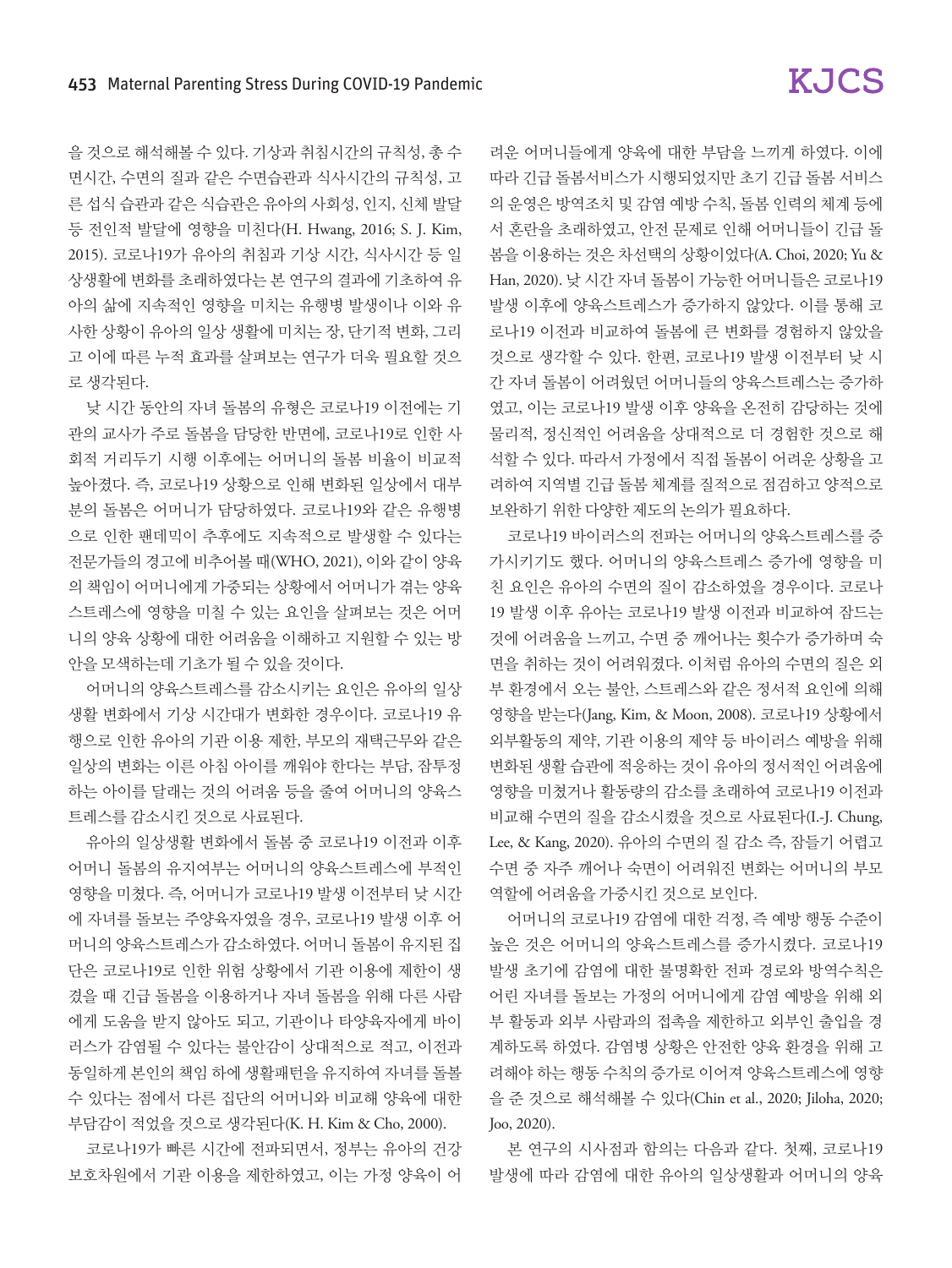상황에 변화가 있었는지에 대한 실태를 파악할 수 있었다. 코 로나19의 위협이 장기간 지속되어가는 상황에서 유아의 일 상생활이 어떻게 구성되고 있으며, 코로나19 발생 전과 비교 하여 어떤 변화를 겪었는지 이해하는 것은 유행병과 같은 재 해 상황에서 유아의 발달에 대한 이해를 가능하게 해 준다 (Bronfenbrenner, 1979). 코로나19 발생 이후 유아의 일상생활 이 어떻게 변화하였는지 살펴본 연구가 많지 않은 상황에서 코로나19 발생 이후 유아의 일상생활이 변화하고 어머니의 양육스트레스가 증가하였다는 본 연구의 결과는 유아의 건강 한 발달과 성장을 위해 연구와 부모 교육 프로그램 개발의 기 초 자료로 활용될 수 있을 것으로 사료된다.

둘째, 코로나19 상황에서 어머니의 양육스트레스에 영향을 미치는 요인에 대해서 살펴보았다. 양육 상황에서 일상적으로 지각하고 축적되는 양육스트레스는 양육의 질을 결정하는 중 요한 변인이고, 부모의 어려움을 가장 잘 설명하는 변인이라 고 볼 수 있다(Crnic et al., 2005). 코로나19로 인해 불안, 스트 레스 등은 자녀를 양육하는 어머니에게 심리적으로 어려운 상 태를 지속하게 하여 일상의 스트레스를 누적시킬 수 있다. 특 히 유아기는 상대적으로 부모에게 직접적으로 영향을 많이 받 는 시기로서 유아기 자녀를 양육하는 어머니의 양육 어려움은 유아의 발달에 지속적으로 영향을 주기 때문에 어머니 스트레 스의 장·단기적 영향을 살펴봐야 한다. 본 연구는 지속되는 사 회적 위기 상황 속에서 코로나19로 변화된 유아의 일상과 함 께 어머니의 양육 어려움을 야기하는 요인에 대해 구체적으로 밝히고자 한 것에 의의가 있다. 코로나19로 감염 예방을 위해 일상이 변화되는 것은 불가피하지만 어머니와 유아 일상의 어 려움을 최소화할 수 있도록 변화된 일상을 지원하는 행동, 정 서 돌봄 지원 프로그램, 양육효능감 증진 프로그램과 같은 양 육 지원 정책과 구체적이고 정확한 방역 지침이 지역 단위 내 에서 제공될 필요성이 보인다.

셋째, 코로나19 발생 이전부터 계속해서 낮 시간 주양육자 가 어머니였던 집단은 어머니의 양육스트레스가 감소하였다, 낮 시간 주양육자로서 어머니가 유지된 집단의 특성을 추가로 살펴보았을 때, 전체 54명 중 취업모 17명(31.5%), 비취업모 36명(66.7%), 무응답 1명(1.8%)으로 비취업모의 비율이 비교 적 높았다. 또한 어머니 돌봄이 유지된 집단 중 취업모의 경우, 과반수가 근무의 유연성이 있었다는 점에서 이는 단순히 취업 의 여부가 아닌 코로나19와 같은 감염 위험 상황에서 자녀 돌 봄을 직접 할 수 있는 상황적 여건의 필요성을 시사한 것으로 보인다. 방역 지침 단계의 상향 조정은 가정 내 돌봄 시간의 증 가로 어머니의 책임감, 신체적 피로감, 우울감 등의 증가로 이

어질 수 있다(J.-N. Chung, 2016; Ye & Yoon, 2018). 어머니의 양육자로서의 책임이 증가하는 이러한 상황에서도 어머니가 코로나19 이전에도 계속 주양육자였던 경우 양육스트레스가 오히려 감소하였다. 이는 감염병으로 인한 위험과 불안이 높 아지는 상황에서 본인이 자녀를 돌봄으로써 감염에 대한 불안 감을 줄이는 데 도움을 주었고 이는 양육에 대한 실질적인 어 려움을 비교적 상쇄시키는 역할을 한 것으로 간주된다. 이에 비해 코로나19 이후 주양육자가 어머니로 변화한 집단의 어 머니들은 긴급 돌봄 이용에 대한 불확실성과 다른 양육자를 찾아야 하는 어려움이 가중되었다(K. H. Kim & Cho, 2000; Yu & Han, 2020). 이는 코로나19와 같은 가족의 건강과 직결되는 재난 상황에서 가족 돌봄이 가능하도록 가족 돌봄 휴가제를 확산하는 등 실효성 있는 정책 제도가 필요함을 시사한다.

본 연구의 제한점 및 후속 연구를 위한 제언은 다음과 같다. 첫째, 표집 시기와 표집 방식에 따른 연구 결과의 해석과 일반 화와 관련된 것이다. 본 연구는 사회적 거리두기 2.5단계 상황 에서 강화된 방역지침으로 인해 온라인을 통한 편의 표집으로 연구를 실시하였다. 본 연구에서는 온라인 커뮤니티에서 비대 면으로 자발적으로 응답한 어머니를 연구 대상으로 선정하였 고 이에 따라 개인 정보로 여겨지는 본인 및 배우자의 직업, 교 육 수준 등 연구 결과에 영향을 줄 수 있는 인구학적 특성의 파 악이 일부 제한되었다. 따라서 연구 결과의 해석과 일반화에 주의가 필요하다.

둘째, 개인적 특성과 가족이 지니고 있는 자원, 외부 환경 의 영향, 사회적 맥락에 따라 위기 상황 발생 이후에 가정이 겪 는 어려움 정도에는 차이가 있다(Pakpour et al., 2020; Schoon & Melis, 2019). 가족 구성원들이 역경에 의미를 부여하고 대 처하는 방식은 구성원들의 개인적 특성뿐 아니라 가족 구성원 전체의 특성과 개인이 처한 사회적 환경도 영향을 미칠 것이 다. 본 연구는 유아와 어머니의 특성만을 살펴보았기 때문에 아버지 등 다른 가족 구성원과 부모의 직장 특성도 포함하여 후속 연구가 진행될 필요가 있다(A. Choi, 2020; Walsh, 2013).

결론적으로, 코로나19 바이러스 유행은 유아의 일상생활 과 어머니의 양육 상황에 어려움을 초래했다. 바이러스 예방을 위한 일상생활의 변화와 코로나19 감염에 대한 어머니의 걱정 은 어머니의 양육스트레스에 영향을 미쳤다. 그러나 코로나19 로 인한 일상생활의 변화가 모든 유아에게 동일한 정도로 일어 난 것은 아니다. 따라서 코로나19 팬데믹에서 상대적으로 영향 을 덜 받는 유아들과 더 많이 받는 유아들의 특성을 알아보고, 앞으로도 일어날 가능성이 있는 이러한 재해가 유아의 발달에 장, 단기적으로 미치는 영향을 살펴보아야 할 것이다.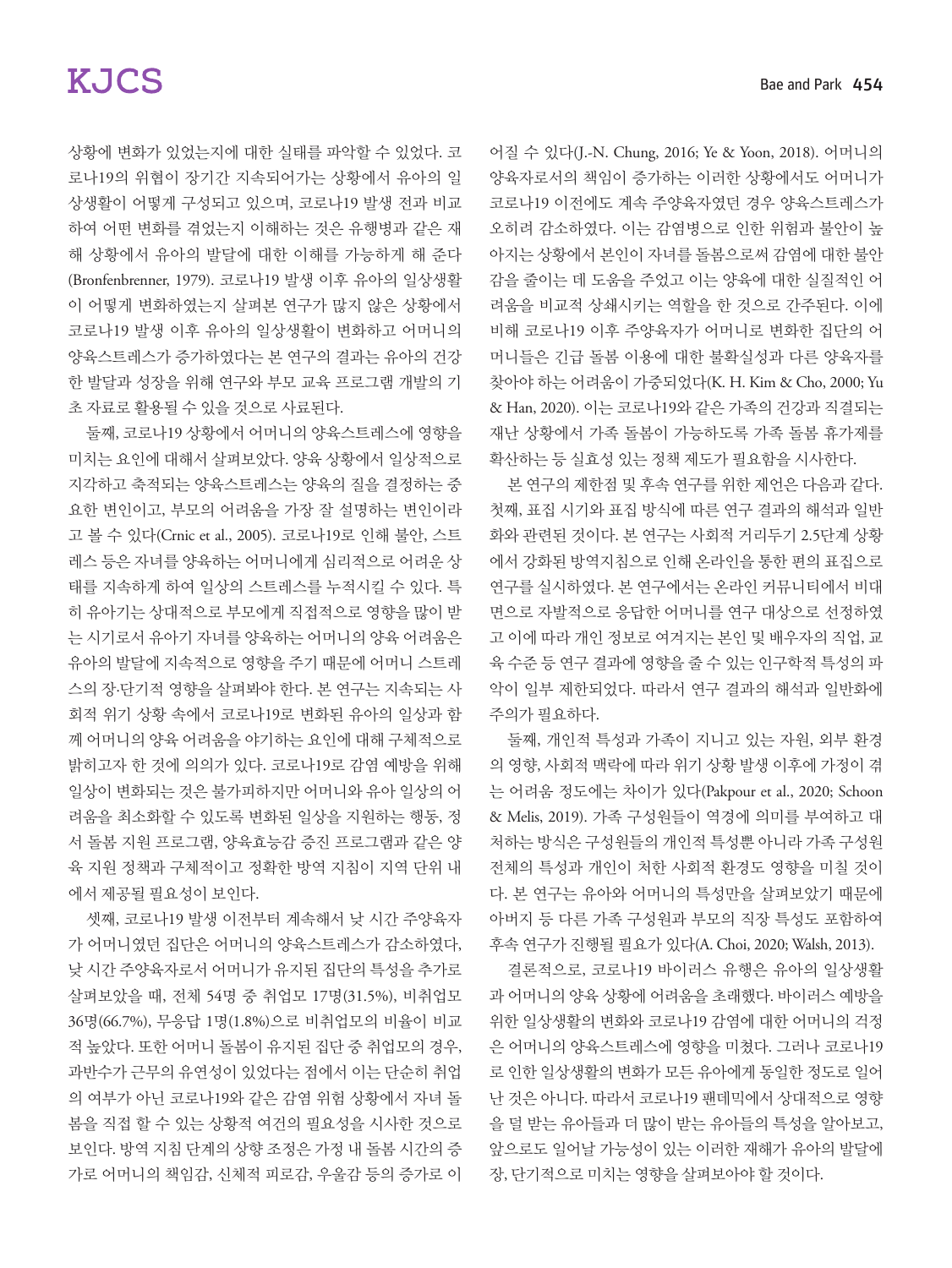## **Notes**

This article is part of the first author's master's thesis submitted in 2021.

## Conflict of Interest

No potential conflict of interest relevant to this article was reported.

## References

### In English

- Bartlett, J. D., Griffin, J., & Thomson, D. (2020). Resources for supporting children's emotional well-being during the COVID-19 pandemic. *Child trends*. Retrieved March 19, 2020, from https://www.childtrends.org
- Bronfenbrenner, U. (1979). *The ecology of human development: Experiments by nature and design.* Cambridge, MA: Harvard University Press.
- Campbeel, K., Hesketh, K., Silverii, A., & Abbott, G. (2010). Maternal self-efficacy regarding children's eating and sedentary behaviours in the early years: Associations with children's food intake and sedentary behaviours. *International Journal of Pediatric Obesity, 5*(6), 501-508. doi:10.3109/17477161003777425
- Crnic, K. A., Gaze, C., & Hoffman, C. (2005). Cumulative parenting stress across the preschool period: Relations to maternal parenting and child behaviour at age 5. *Infant and Child Development, 14*(2), 117-132. doi:10.1002/icd.384
- Crnic, K. A., & Greenberg, M. T. (1990). Minor parenting stresses with young children. *Child Development, 61*(5), 1628- 1637. doi:10.1111/j.1467-8624.1990.tb02889.x
- Elder, Jr. G. H. (1998). The life course as developmental theory. *Child Development, 69*(1), 1-12. doi:10.1111/j.1467- 8624.1998.tb06128.x
- Harper, C. A., Satchell, L. P., Fido, D., & Latzman, R. D. (2020). Functional fear predicts public health compliance in the COVID-19 pandemic. *International Journal of Mental Health and Addiction.* doi:10.1007/s11469-020-00281-5
- Jiloha, R. C. (2020). COVID-19 and mental health. *Epidemiology International, 5*(1), 7-9. doi:10.24321/2455.7048.202002
- Mazza, C., Ricci, E., Biondi, S., Colasanti, M., Ferracuti, S., Napoli, C., & Roma, P. (2020). A nationwide survey of psychological distress among Italian people during

the COVID-19 Pandemic: Immediate psychological responses and associated factors. *International Journal of Environmental Research and Public Health, 17*(9), 3165. doi:10.3390/ijerph17093165

- Pakpour, A. H., Griffiths, M. K., & Lin, C.-Y. (2020). Assessing psychological response to the COVID-19: The fear of COVID-19 scale and the COVID stress scales. *International Journal of Mental Health and Addiction.*  doi:10.1007/s11469-020-00334-9
- Schoon, I., & Melis, G. (2019). Intergenerational transmission of family adversity: Examining constellations of risk factors. *PLoS ONE, 14*(4), e0214801. doi:10.1371/journal. pone.0214801
- Shaffer, D. R. (2009). *Social and personality development* (6th ed.). Belmont, CA: Wadsworth.
- Taylor, S., Landry, C. A., Paluszek, M. M., Fergus, T. A., McKay, D., & Asmundsn, G. J. G. (2020). Development and initial validation of the COVID stress scales. *Journal of Anxiety Disorders, 72,* 1-7. doi:10.1016/j.janxdis.2020.102232
- The World Bank. (2020). *The global economic outlook during the COVID-19 pandemic: A changed world.* Retrieved June 8, 2020, from https://www.worldbank.org
- Walsh, F. (2013). Community-based practice applications of a family resilience framework. In D. S. Becvar (Ed.), *Handbook of family resilience* (pp. 65-82). New York: Springer.
- World Health Organization. (2020). *WHO director-general's opening remarks at the media briefing on COVID-19*. Retrieved March 11, 2020 from https://www.who.int/ director-general/speeches/detail
- World Health Organization. (2021). *The seventy-fourth World Health Assembly closes.* Retrieved May 31, 2021, from https://www.who.int/news

### In Korean

- Bae, E. J. (2021). *The effects of children's-daily-life changes and mothers' concerns for the infection of COVID-19 on maternal parenting stress during COVID-19 Pandemic*  (Master's thesis). Retrieved from http://www.riss.kr/link?id =T15772263
- Chin, M., Sung, M., Son, S., Yoo, J., Lee, J., & Chang, Y. E. (2020). Changes in family life and relationships during the COVID-19 pandemic and their associations with perceived stress. *Family and Environment Research, 58*(3), 447-461. doi:10.6115/fer.2020.032
- Choi, A. (2020). COVID-19, issues and tasks of childcare. *The Journal of Humanities and Social science, 11*(4), 1379-1389. doi:10.22143/HSS21.11.4.97
- Choi, E. A. (2018). A meta-analysis of variables related to early